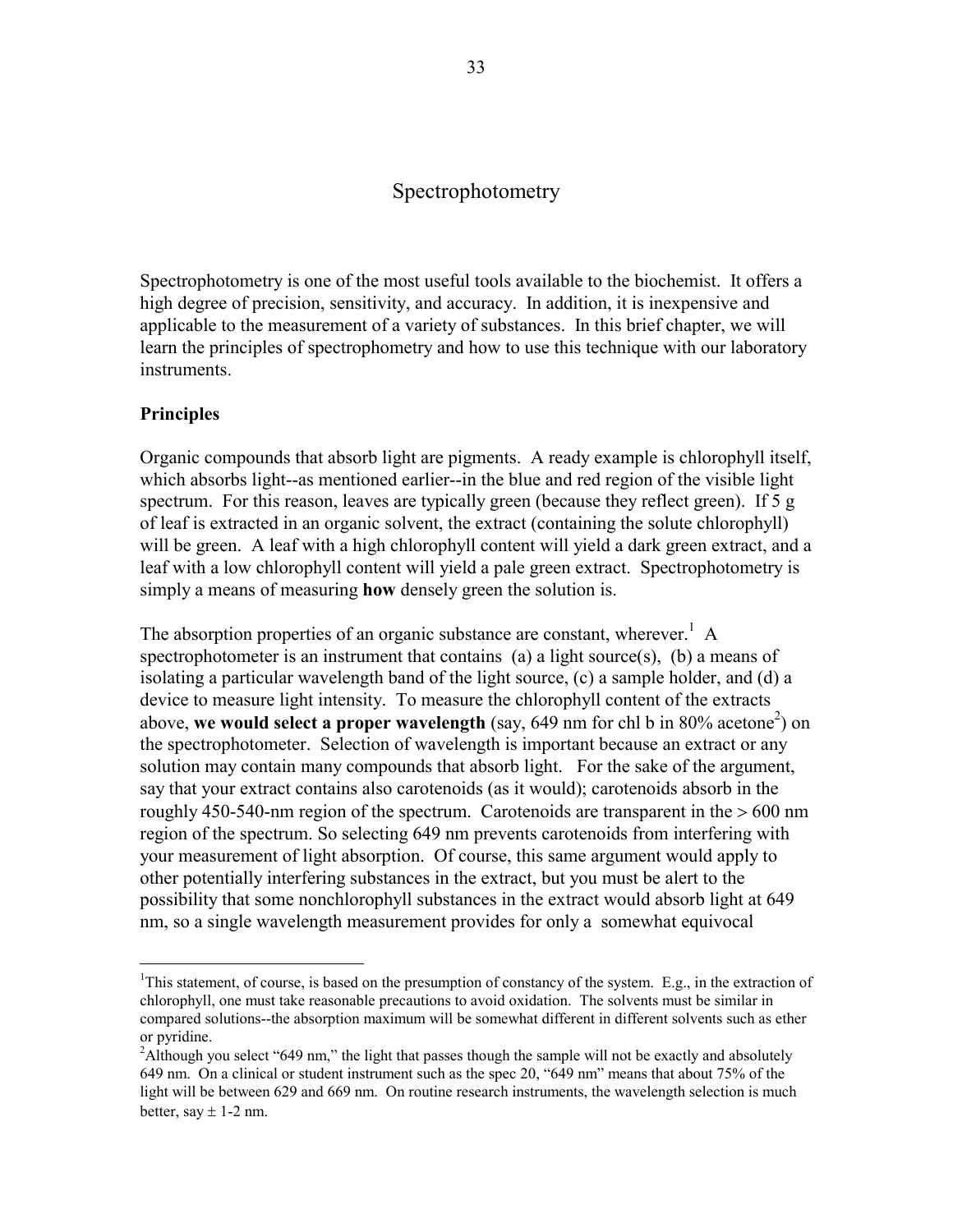conclusion. For each particular substance, one hopes to devise a means of reducing the ambiguity of the measurement. In the case of chlorophyll, the prudent investigator would typically take a measurement also at 700 nm, where chlorophyll does not absorb to an appreciable degree and which is fairly close to 649 nm. (Particulates in the extract would reflect light at 700 nm, so this is a good control to run with dilute solutions of chlorophyll for this additional reason also.) Next, we would ensure that the proper lamp is on and warm. Then **we would blank the instrument**. The electrical output of the light measuring device depends on several parameters, such as the "dark current" (electronic noise) of the instrument and the intensity of the illuminating beam. To blank the instrument, place some absolutely constant solution in the light path. In the visible region of the spectrum, water is an ideal choice. Water is readily available, cheap, and will not change. With no light striking the light-measuring device, set the instrument to 0% transmittance. With the cuvette containing the water in the light path between the light source and the measuring device (typically, a photomultiplier tube), set the instrument to 100% transmittance. This is a matter of changing the "gain" of the electronic circuit. Of course, all subsequent measurements must be made with the same type of cuvette, &c. With the instrument properly set up, place the sample in the cuvette and take a measurement. Proper controls must also be run; in this case, a sham extract--containing no leaf material--must be read because components of the extract cocktail itself may absorb at 649 nm. It would be even better if we could read a single tube and selectively convert chlorophyll to a colorless compound and take a second reading. The difference between the first and second reading would be a precise measurement of light absorption by chlorophyll in the extract.

The spectral properties of a substance may change, depending on the chemical environment and modifications to the molecule. In some cases, "simply" changing the *p*H will convert a colored substance to a colorless one. In other cases, the oxidation state of the molecule will cause dramatic changes in the spectral properties. The relevant example here is NADP. The oxidized form,  $NADP<sup>+</sup>$ , does not absorb light at 340 nm, and the reduced form, NADPH, does. Your assay,

 $1,3$ -diPGA + NADPH  $\rightarrow$  PGal + NADP<sup>+</sup>

will therefore result in a loss of light absorption at 340 nm. The task, then, is to relate the rate of loss of light absorption to the rate of disappearance of NADPH. Enzyme activity, by definition, is the rate of substrate consumption per unit time. (As you will learn in another section, enzyme specific activity--i.e., activity put on some unit tissue basis--is more often the desired quantity.)

Given constant conditions, as alluded to (and explained again in the section on calculation of enzyme activity), the absorption by a particular species at a particular wavelength is constant. Although the instrument itself is essentially measuring transmittance (the percentage of incident radiation that passes through the sample), it is not convenient to use transmittance because the **concentration of the absorbing species**